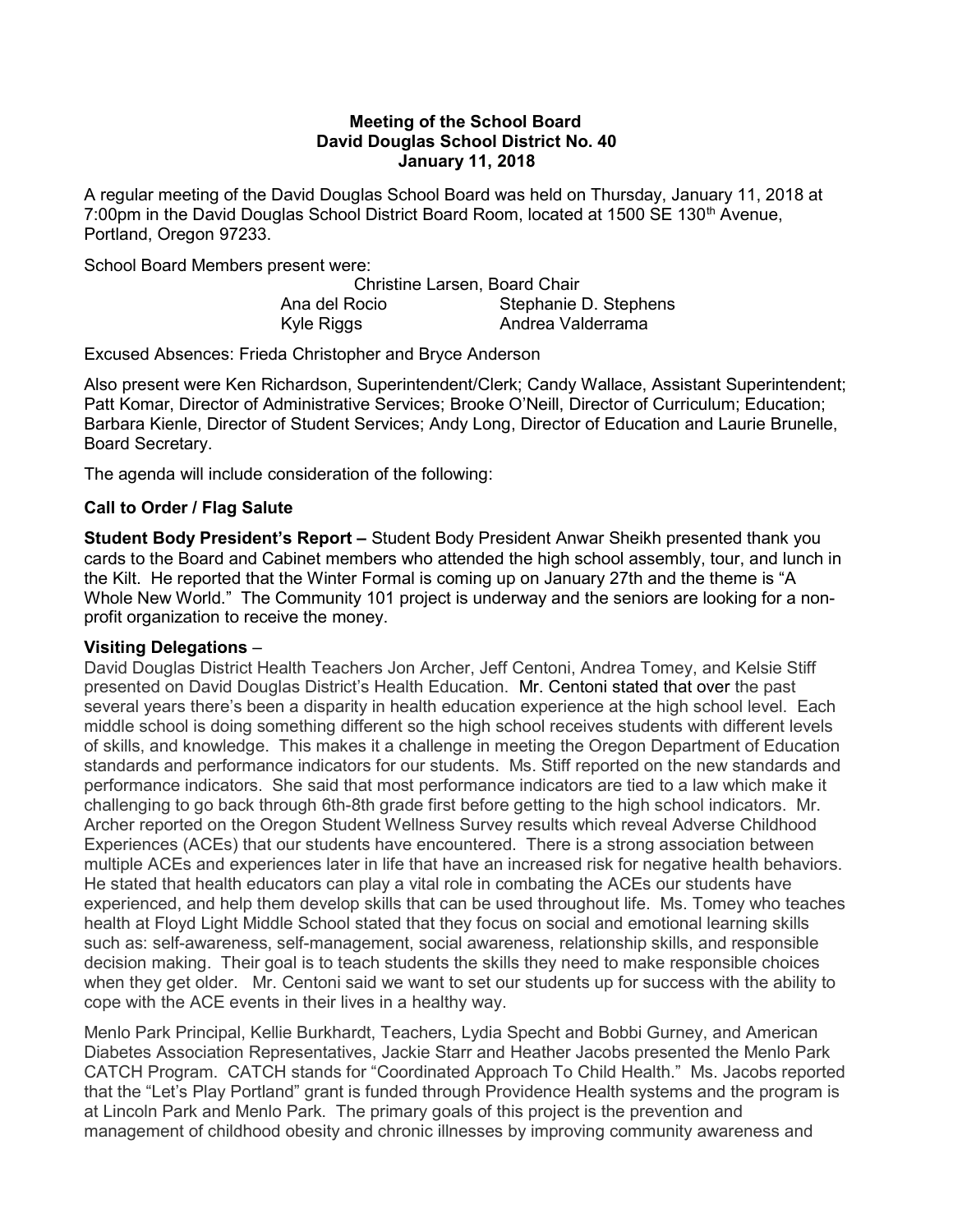Page 2 School Board Minutes January 11, 2018

wellness of physical activity and nutrition. Ms. Starr stated that the Let's Play program is divided into two different components: the CATCH component is the curriculum which promotes healthy behaviors and the SQORD component is a tracker which is given to all students to measure activity. She said this program would not be successful without the school staff. Ms. Specht stated that they consider CATCH to be more of a philosophy which brings awareness in making more nutritional choices and getting physical movement. Ms. Gurney said the kick off assembly was in November and the entire staff has made the choice to be positive role models. They encourage the kids to be active and use the GO, SLOW, and WHOA foods chart to make healthy choices. Ms. Burkhardt said the program goes well with the Great Body Shop curriculum and compliments their happy staff incentive. She said it's been proven that living a healthy lifestyle results in better academic performance, better education behavior, and better cognitive skills.

## Attendee's Input

Emily Conklin, district parent – Ms. Conklin shared that her children attend Mill Park Elementary School and she's been volunteering there since 2012. She is amazed with the teachers and cares about the students. She also loves the diversity but is concerned with the continual extreme behavior and believes the school is falling behind. She is contemplating removing her children from the school.

Chris Conklin, district parent – Mr. Conklin views Mill Park Elementary as a struggling school. He made a personal commitment six years ago to be of assistance with time and resources to support struggling classrooms. After doing his own research he found that Mill Park is ranked 3.3% from the bottom of all elementary schools in Oregon. He is requesting the Board to hold the District accountable and to do whatever it takes to provide equity of education for our most struggling demographic.

Heather Franklin, district parent – Ms. Franklin shared that a substitute teacher made racist comments to her son last month. She stated this was confirmed by the Principal and was told that this teacher would not be able to sub in our District again. Ms. Franklin asked, how are we making sure our subs are up to our standards. She stated that the Director of the EMS Sub Desk is interested in working with the Board and the Equity Subcommittee to come up with plans to improve professional development and training.

Darla Black, district employee and Vice President of OSEA Chapter 40 and Becky Greer, district employee thanked the School Board for their time and commitment to the District and presented a check for \$200 to the David Douglas Educational Foundation.

# Measure 98 Presentation –

David Douglas High School Principal, John Bier, Assistant Principal, Linda Vancil, and Grant Coordinator, Angela Landry presented on Measure 98 "High School Success Act." Mr. Bier said there are three components to the High School Success Act: dropout prevention, college credit earning opportunities, and career technical education (CTE). In planning, they looked at what careers were available in our area, what are our strengths in credit and CTE opportunities, and the data of attendance and graduation rate. Ms. Landy reported on the Dropout Prevention component. She said the high school has hired three Attendance Mentors and are working on hiring a Mental Health Counselor to work with students who have anxiety and depression problems. They are offering freshman only credit recovery options and have started an advisory program where teachers stay with students all the way through the four years of high school. They are providing writing support for students and offering summer/after school programming for enrichment and credit retrieval. Ms. Vancil reported on the College Credit component. She said they are looking at restructuring the chemistry program to offer college credit and AP options and exploring credit options for AP Psychology. They are working with Eastern Oregon University and Warner Pacific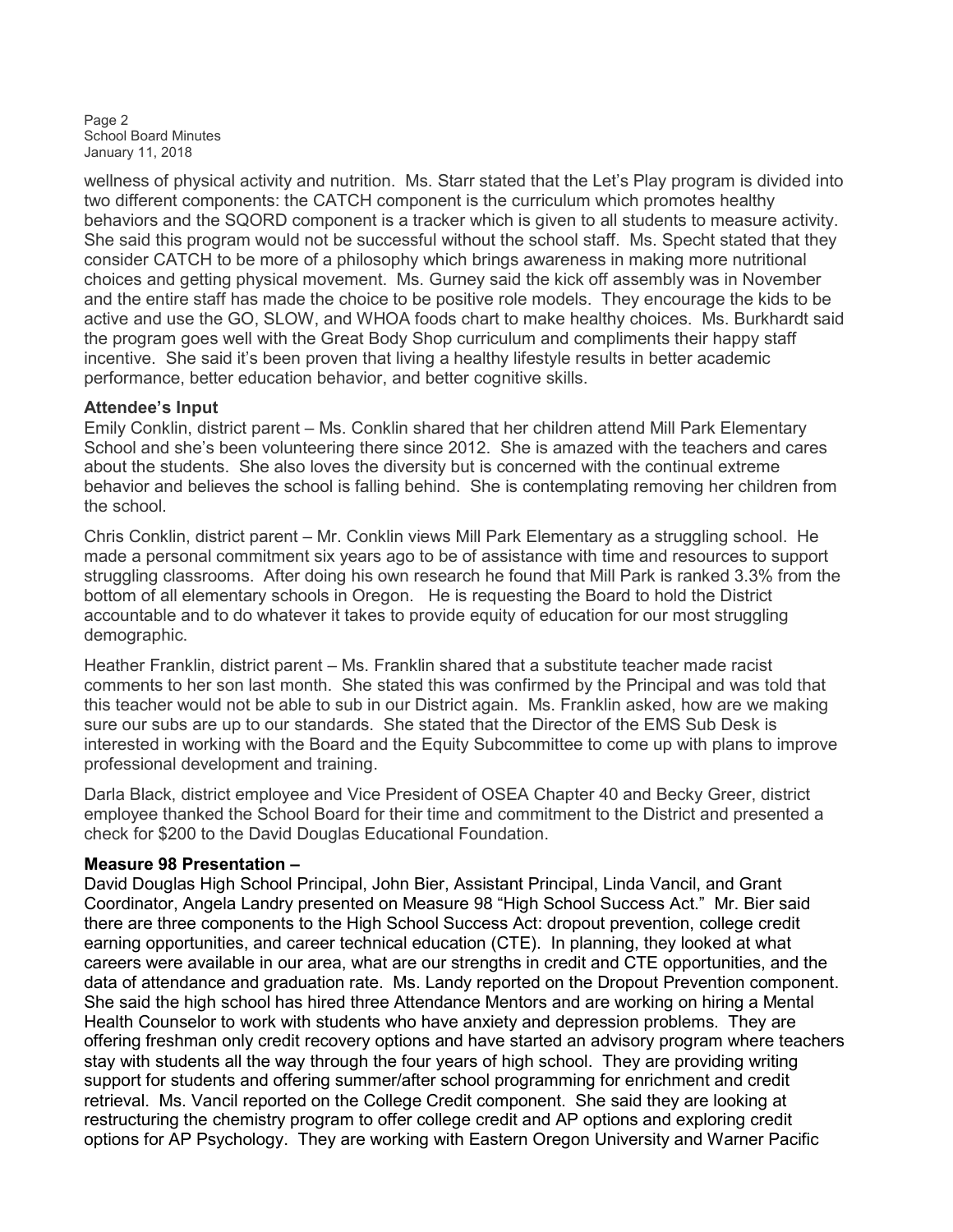Page 3 School Board Minutes January 11, 2018

College to help defer the tuition cost for students, and are looking at scholarship opportunities for public health through OHSU. For the CTE component, Ms. Vancil said the focus is looking at revitalizing the construction program, partnering with Pacific Northwest Carpenters Institute, and a possible renovation of the metal shop. They are hoping for a community garden project and exploring additional pathways such as: alternative energy, landscaping, and small engines. Ms. Landy reported that students are starting to make a decision on whether school is for them by the age of 14, so they are looking at partnering with the middle schools to engage students by offering CTE summer school opportunities, college and CTE courses, and a year round math program. They are also exploring attendance supports for  $8<sup>th</sup>$  grade students leading into high school.

Superintendent's Report – Superintendent Mr. Richardson reached out to the Board, staff, and community to wish a Happy New Year and said he's excited to continue the great work together in 2018. He reported that we have a tentative agreement with the Licensed Bargaining group and it will be brought to the Board for consideration. He attended the final Bond Oversight Committee meeting on Monday night. The leadership team will be at the next Board meeting to do a closure and summary of where we are in the finalization of the Bond. Mr. Richardson stated that the community survey has closed and we are going through the process of pulling data. He reported that budget conversations are starting and mid-year evaluations for administrators and licensed staff are being scheduled. He gave the Board a reminder that it is stated in his contract to notify them at each January's board meeting about their obligation for renewal or nonrenewal of his contract by March. In recognition of School Board Recognition Month, Superintendent Richardson read a Proclamation from the Governor and thanked the Board for the time, effort, and energy they put in every day. Each board member received a letter from Mr. Richardson, a certificate signed by Mr. Richardson and Ms. Wallace, cookies from the Kilt, a box of chocolates, and a thank you card sign by the administrative team.

Financial Report – Ms. Komar gave a summarization of the financial report. She reminded the Board that in the General Fund, we are on a 50/50 split between this year and next year in the biennium. She said we are waiting for the licensed ratified contract to do salary adjustments next month. In the Technology Fund there is an increase due to receiving an E-rate transit payment from the city. This will be used for purchasing digital items for the health department and replacing some computers. Capital Projects are being wrapped up with the Lincoln Park Project coming in at around \$200,000 under. We did not receive the second seismic grant for Mill Park and we will re-apply. Next month the Bond Oversight Committee will bring the last project request to the Board. In the Construction Excise Tax Fund there has been a change in the ending fund balance due to the Energy Trust of Oregon funding approximately \$190,000 balance for the DDC project.

Consent Agenda – Mr. Riggs moved approval of the following consent agenda items, seconded by Ms. Stephens. The motion approved in a vote of 5-0

- Approval of December Board Meeting Minutes
- Appointment of Budget Committee Position 7 Gary Dye
- Request to enter contract for Rental Space for MECP to replace Glisan location
- Contract Approvals 2017-18

Division 22 Standards Assurances Report – Ms. O'Neill reported on the Division 22 Standards for the 2017-18 school year. She stated that state law requires all Oregon public schools to meet state standards as established by the State Board of Education. A district that operates a school that does not meet standards may be found deficient by the Deputy Superintendent of Public Instruction who may post sanctions on the school district. Ms. O'Neill said that we are required to report to the School Board by February 1st of each year. There are 55 standards and we must certify that the District is or is not in compliance with the rules. If we are not in compliance we need to self-assess and plan as to get in compliance with the rules. The process the District uses to determine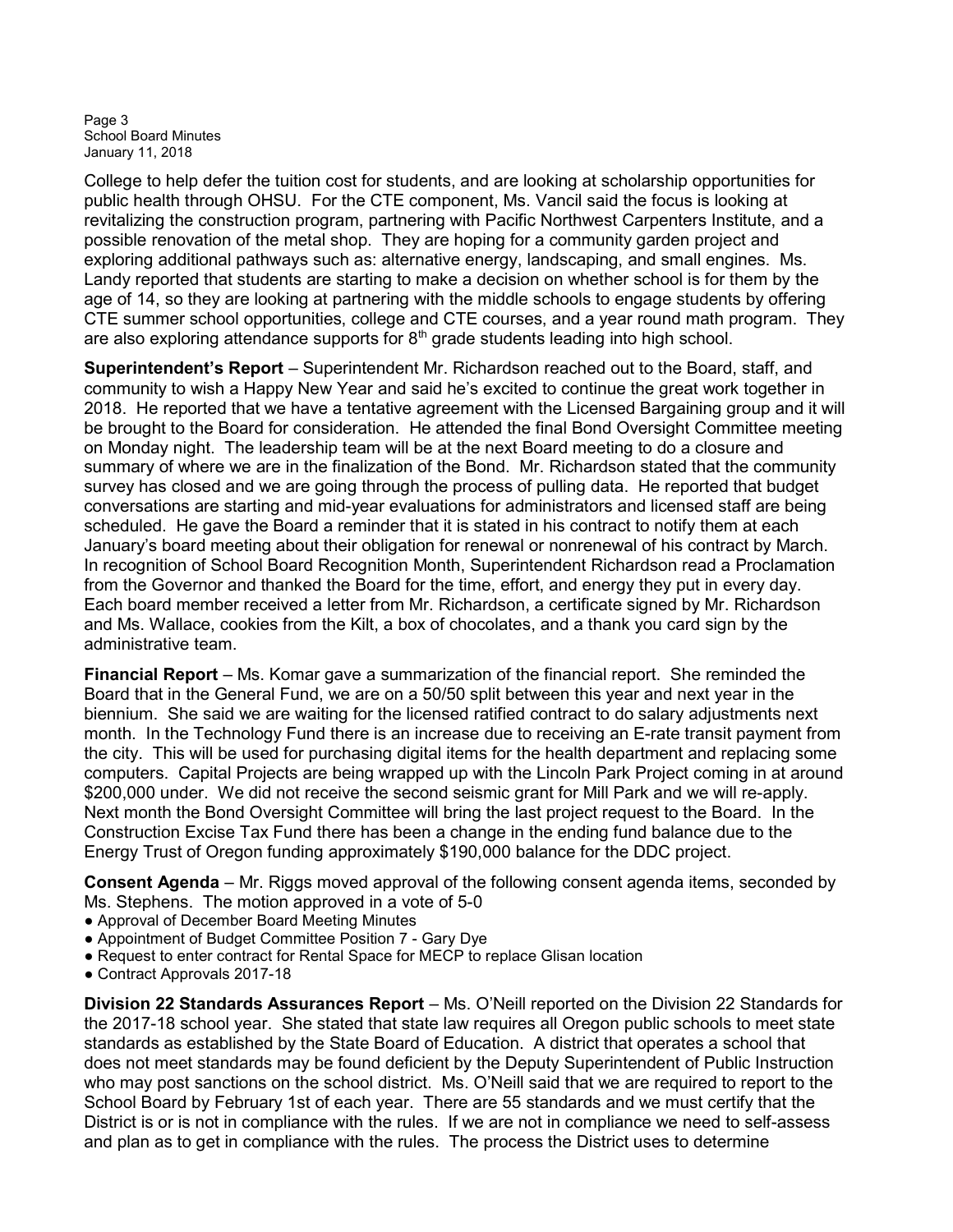Page 4 School Board Minutes January 11, 2018

compliance is to divide the standards among the Superintendent, Assistant Superintendent, and Cabinet Directors for areas they oversee. Each member does a deeper review of their assigned area and brings back information to the cabinet meeting where each standard one by one is discussed/determined overall compliance. This year we are in compliance on all standards. The report can be viewed on the District website and the Oregon Secretary of State's website. Board Chair Ms. Larsen acknowledges receipt of the Division 22 Standards on behalf of the David Douglas District School Board.

Radon Update – Ms. Komar updated the Board on the District Radon Testing. She said the Safe and Healthy Schools Plan is on the District website with a radon link. We are required to complete the testing by January 2021. Testing was started this year at the high school campus and North Powellhurst. Test results are located on the District website. PBS Engineering and Environmental has been in contact with staff to help interpret the results.

## Committee Reports –

Bond Committee – Mr. Richardson said there were no responses from the RFP that went out. We will reframe it and go out again. The process of bond work at this time is exploration.

Equity Committee – Ms. del Rocio said they have put together a list of people to invite to sit on the Equity Committee. They would like them to have fair voting power. Invitations will be sent out next week. Mr. Richardson requested on behalf of the Equity Committee to schedule their committee work during the second board meeting of the month during the executive session time frame.

Ms. Larsen reminded the Board of the Equity in Education: A Board's Eye View training on February 10th from 9:00-4:00 at MESD. Please RSVP the Board Secretary by January 31st to be registered for this event.

Second Readings: Board Policy – Mr. Riggs moved approval of the following Board Policy, seconded by Ms. Stephens. The motion approved in a vote of 4-0. Ms. del Rocio was unavailable for the vote.

EBBB – Injury/Illness Reports EEA – Student Transportation Services GCPB/GDPB – Resignation of Staff (Version 1 - Delete) GCPB/GDPB – Resignation of Staff (Version 2) IGAI – Human Sexuality, AIDS/HIV, Sexually Transmitted Diseases, Health Education IGBAC – Special Education - Personnel IGBAK – Special Education – Public Availability of State Application IGBI – Bilingual Education JEA – Compulsory Attendance JECC – Assignment of Students to Schools JFC – Student Conduct JHC – Student Health Services and Requirements KAB – Parental Rights

Other Business - OSBA Run-Off Election – Mr. Riggs made a motion to abstain in the vote for Legislative Policy Committee Position 19, seconded by Ms. Stephens. The motion approved in a vote of 4-0. Ms. del Rocio was unavailable for the vote. Ī

#### Board Member Reports –

Mr. Riggs shared that the tour of the high school was fantastic and it was a great day. The atmosphere at the high school was wonderful and the assembly was energetic and moving.